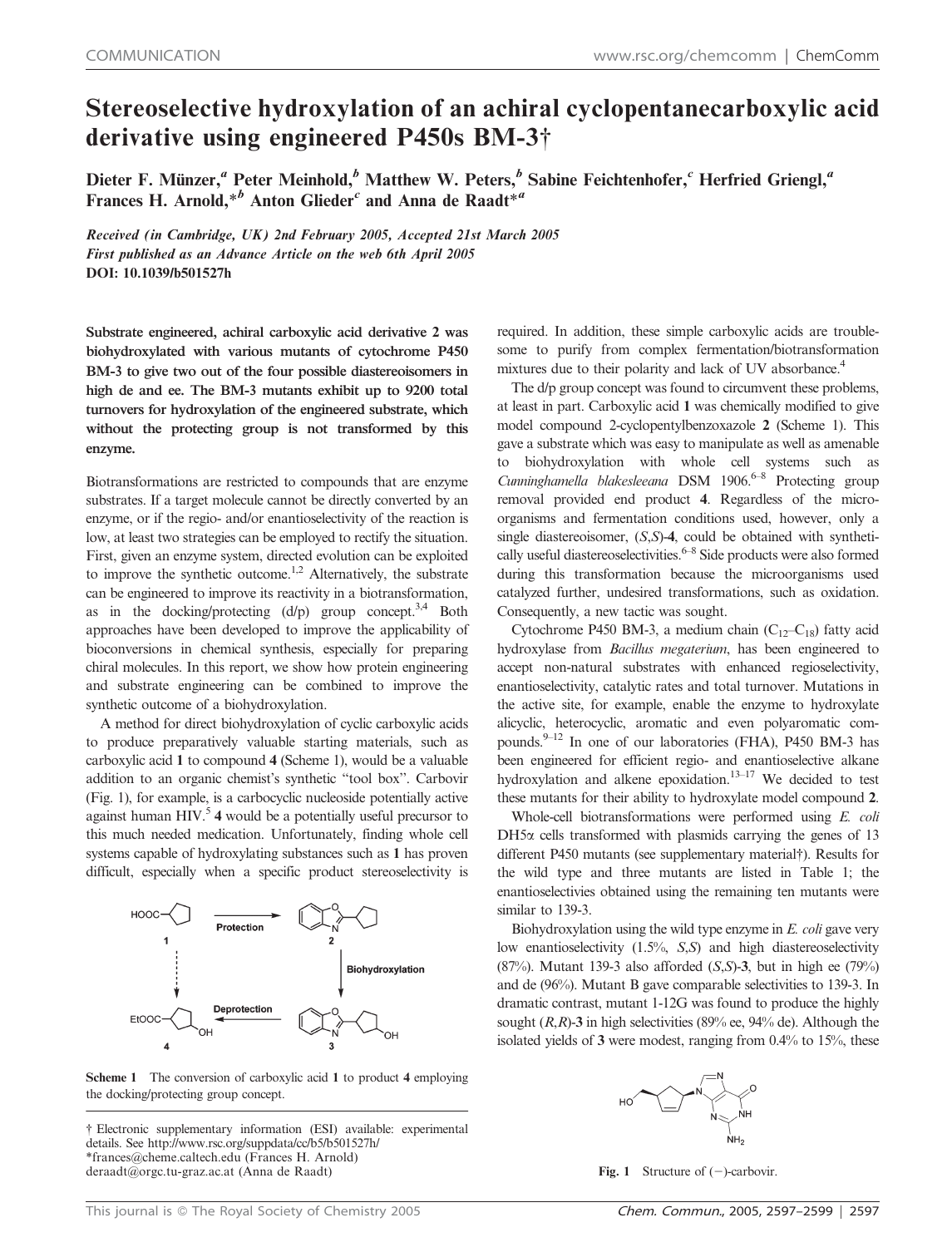Table 1 Biohydroxylation of 2 with whole cell P450 BM-3 systems<sup> $a$ </sup>

| ΌН<br>$(S, S) - 3$ | mutant<br>в<br>mutant<br>139-3<br>2                                        | mutant<br>$1-12G$ | $(R,R) - 3$ |
|--------------------|----------------------------------------------------------------------------|-------------------|-------------|
| Mutant             | Main isomer 3                                                              | ee                | de          |
| Wild type          | S, S                                                                       | $1.5\%$           | 87%         |
| 139-3              | S,S                                                                        | 79%               | 96%         |
| B                  | S,S                                                                        | 82%               | 96%         |
| $1-12G$            | R, R                                                                       | 89%               | 94%         |
|                    | <sup>a</sup> Refer to the supplementary material for experimental details. |                   |             |

transformations have not been optimised with respect to such parameters as reaction conditions and host organism.

The enzymes from the four strains listed in Table 1 were then purified for in vitro enzymatic bioconversions. Results are summarised in Table 2.

Within experimental error, employing the purified enzymes produced results comparable to those in whole cell reactions. However, pure wild type BM-3 produced two new results: 3 slightly favored in the  $(R,R)$  configuration and an unknown compound, tentatively identified as a product hydroxylated in the 2 position of the cyclopentane ring, as the major product ( $\sim 80\%$ , see supplementary material<sup>†</sup>).

Total turnover numbers (ttn) and rates of formation of 3 were measured (Table 3). To determine ttn, the enzymes were diluted to a concentration at which the P450 is neither oxygen-limited nor inactivated due to dialysis of the flavins, a likely inactivation mechanism at low P450 concentrations.<sup>18</sup> The three mutant enzymes catalyse the reaction at approximately the same rate, which is two orders of magnitude greater than that of the wild type. The total turnover number varies, however. Mutant B

Table 2 Biohydroxylation of 2 with purified enzymes<sup> $a$ </sup>

| Mutant    | $\frac{9}{6}$ 3 <sup>b</sup> | Main isomer  | ee   | de       |
|-----------|------------------------------|--------------|------|----------|
| Wild type | 20.0                         | $R_{\cdot}R$ | 25.3 | $n.d.^c$ |
| 139-3     | 85.9                         | S,S          | 84.5 | 93.6     |
| B         | 89.6                         | S.S          | 87.9 | 96.4     |
| $1-12G$   | 97.6                         | R, R         | 877  | 95.3     |

<sup>*a*</sup> Refer to the supplementary material for experimental details. *b* Proportion of 3 with respect to total products as determined with HPLC. <sup>c</sup> Wt protein did not yield sufficient product to accurately determine de of 3.

Table 3 Rates and total turnover numbers (ttn) of P450 BM-3 catalyzed hydroxylation reactions $\alpha$ 

| Mutant  | $\text{ttn}^b$ | $Rate^c$    |
|---------|----------------|-------------|
| Wt      | $1260 + 130$   | $2.6 + 0.3$ |
| 139-3   | $3970 + 1080$  | $231 + 19$  |
| B       | $9200 + 2040$  | $215 + 4$   |
| $1-12G$ | $6840 + 1970$  | $213 + 14$  |

 $a<sup>a</sup>$  Refer to the supplementary material for experimental details.  $b$  ttn is reported as nmol 3 per nmol protein. ttn values are reported instead of yields because reaction conditions with the whole cell experiments were not optimised. The protein is inactivated after 12 hours of incubation.  $\hat{c}$  Rates (nmol  $\hat{3}$  per nmol protein per min) were determined by measuring formation of 3 over one minute.

catalyses about an order of magnitude more turnovers than wild type.

The P450 BM-3 mutants examined in this work have at least 9 amino acid substitutions, including at least one active site mutation (A78V) (see supplementary material{). With linear alkanes such as octane, these mutations increase the regioselectivity of subterminal hydroxylation.<sup>14,16</sup> Mutant 1-12G has the highest regioselectivity with linear alkanes $^{16}$  and also exhibits the highest regioselectivity with substrate 2 (97.6%). Although the mutants were engineered for the hydroxylation of short, linear alkanes, and not for substrates such as compound 2, ee's and de's of almost 90% were obtained. The fact that  $1-12G$  produces the  $(R,R)$  diastereomer of 3 is notable. This enzyme had previously been shown to catalyse the hydroxylation of octane primarily to  $R$ -2-octanol (39% ee), while all the other mutants produce mainly S-2-octanol (up to 58% ee).16 In addition to the active site mutation V78A, 1-12G contains mutations A82L and A328V. Only in this particular combination do these mutations generate  $R-2$ -octanol and  $R$ , $R-3$ from octane and 2, respectively. Consequently, this mutant favors a different binding conformation of the prochiral molecule 2 in which the pentyl ring is flipped by  $180^\circ$  relative to the conformation in all the other mutants.

Wild type P450 BM-3 and the most promising mutants therefrom (139-3, B and L) were found to be inactive towards cyclopentanecarboxylic acid 1. Employing substrate engineered, achiral 2, however, enabled the biohydroxylation, and two out of the four possible isomers of 3 were prepared in high stereoselectivities. This result endorses the use of substrate engineering to broaden the range of compounds accepted by P450 enzymes. It also further demonstrates the functional flexibility of P450 BM-3 and supports the notion that the P450 BM-3 can be regarded as a "one-enzyme-fits-all" oxidation catalyst.<sup>16</sup>

We envisage that total turnover numbers, yields and stereoselectivities can be further improved by directly screening BM-3 mutant libraries with substrate 2. Looking further into the future, it may also be possible to develop strains which produce the two remaining diastereoisomers of 3. Indeed, we predict that substrate engineering combined with protein engineering will enable new applications of biohydroxylation in organic synthesis.

## Dieter F. Münzer,<sup>*a*</sup> Peter Meinhold,<sup>*b*</sup> Matthew W. Peters,<sup>*b*</sup> Sabine Feichtenhofer, $c$  Herfried Griengl, $a$  Frances H. Arnold, $*^{b}$ Anton Glieder<sup>c</sup> and Anna de Raadt<sup>\*a</sup>

<sup>a</sup>Institut für Organische Chemie der Technischen Universität Graz, Stremayrgasse 16, A-8010, Graz, Austria.

E-mail: deraadt@orgc.tu-graz.ac.at; Fax: +43 316 873 8740; Tel: <sup>+</sup>43 316 873 8751 <sup>b</sup>

 $<sup>b</sup>$ Division of Chemistry and Chemical Engineering, California Institute of</sup> Technology, Pasadena, CA 91125, USA.

E-mail: frances@cheme.caltech.edu; Fax: +1 626 568 8743; Tel: +1 626 395 4162

 ${}^{c}$ Research Centre Applied Biocatalysis, Institut für Molekulare Biotechnologie der Technischen Universität Graz, Petersgasse 14, A-8010, Graz, Austria. E-mail: a.glieder@tugraz.at; Fax: 43 316 873 4071; Tel: 43 316 873 4074

## Notes and references

- 1 K. E. Jaeger and T. Eggert, Curr. Opin. Biotechnol., 2004, 15, 305.
- 2 F. Valetti and G. Gilardi, Nat. Prod. Rep., 2004, 21, 490.
- 3 G. Braunegg, A. de Raadt, S. Feichtenhofer, H. Griengl, I. Kopper, A. Lehmann and H. J. Weber, Angew. Chem. Int. Ed., 1999, 38, 2763.
- 4 A. de Raadt, H. Griengl and H. Weber, Chem. Eur. J., 2001, 7, 27.
-